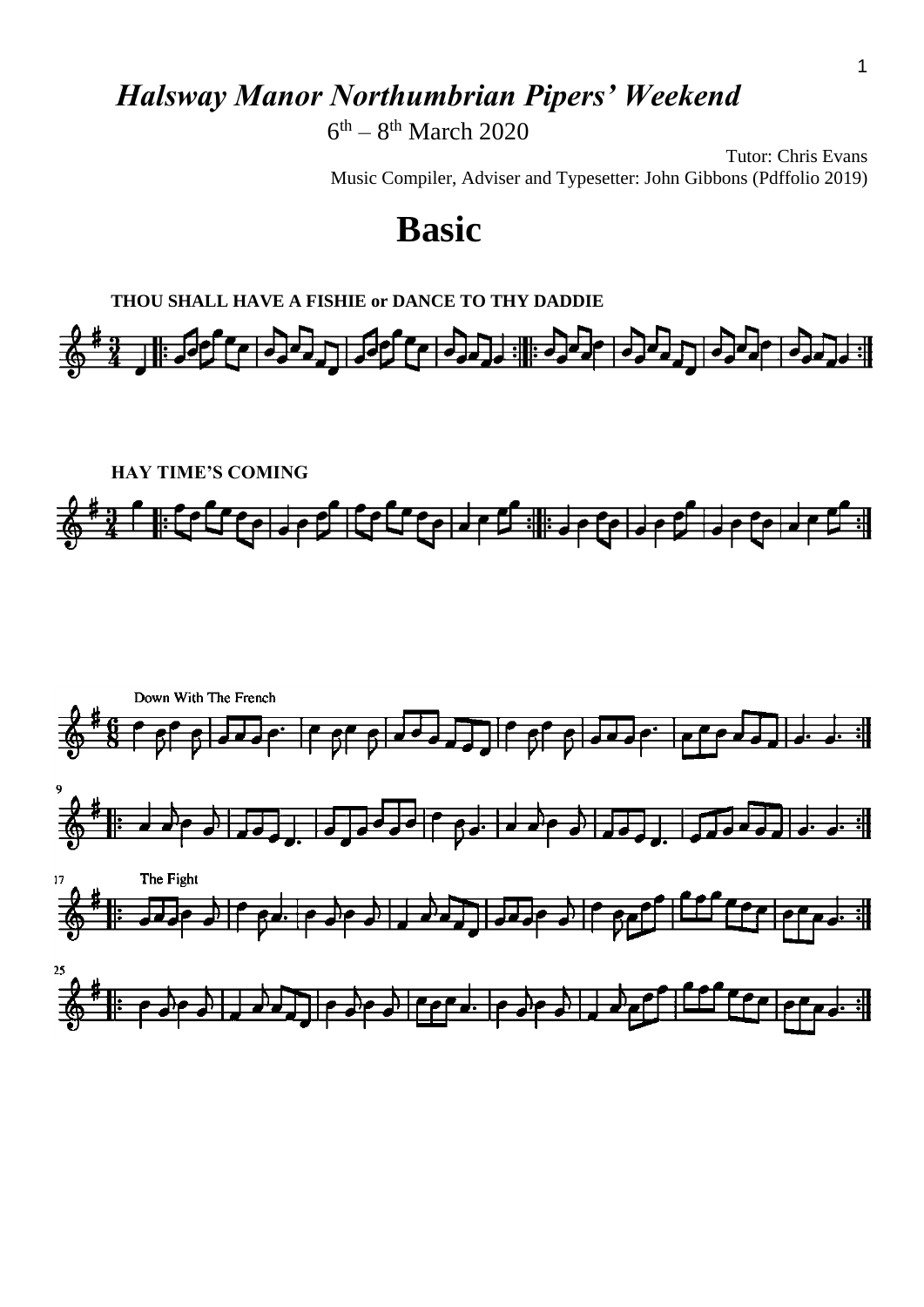# **Intermediate – All of the above, plus...**

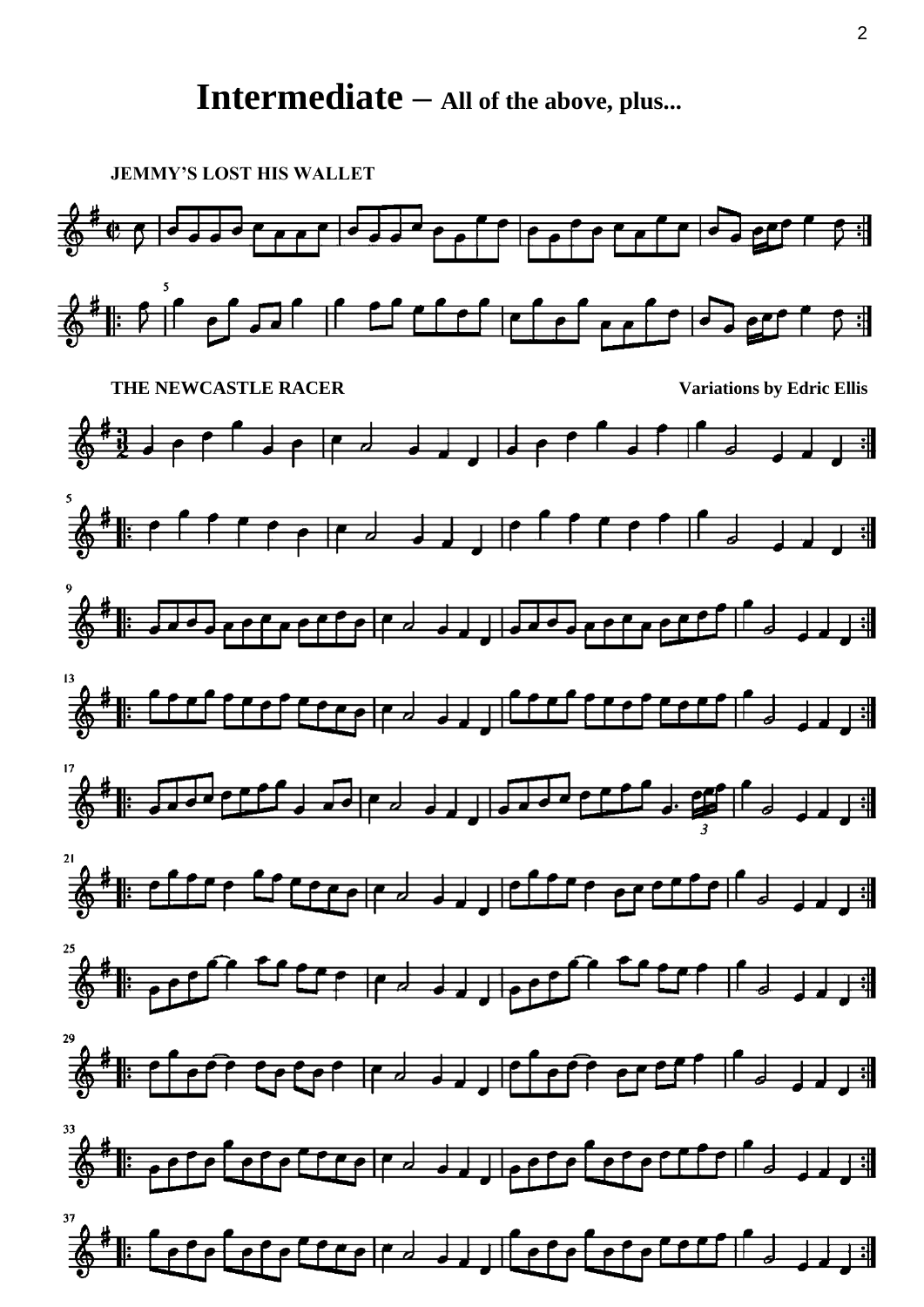





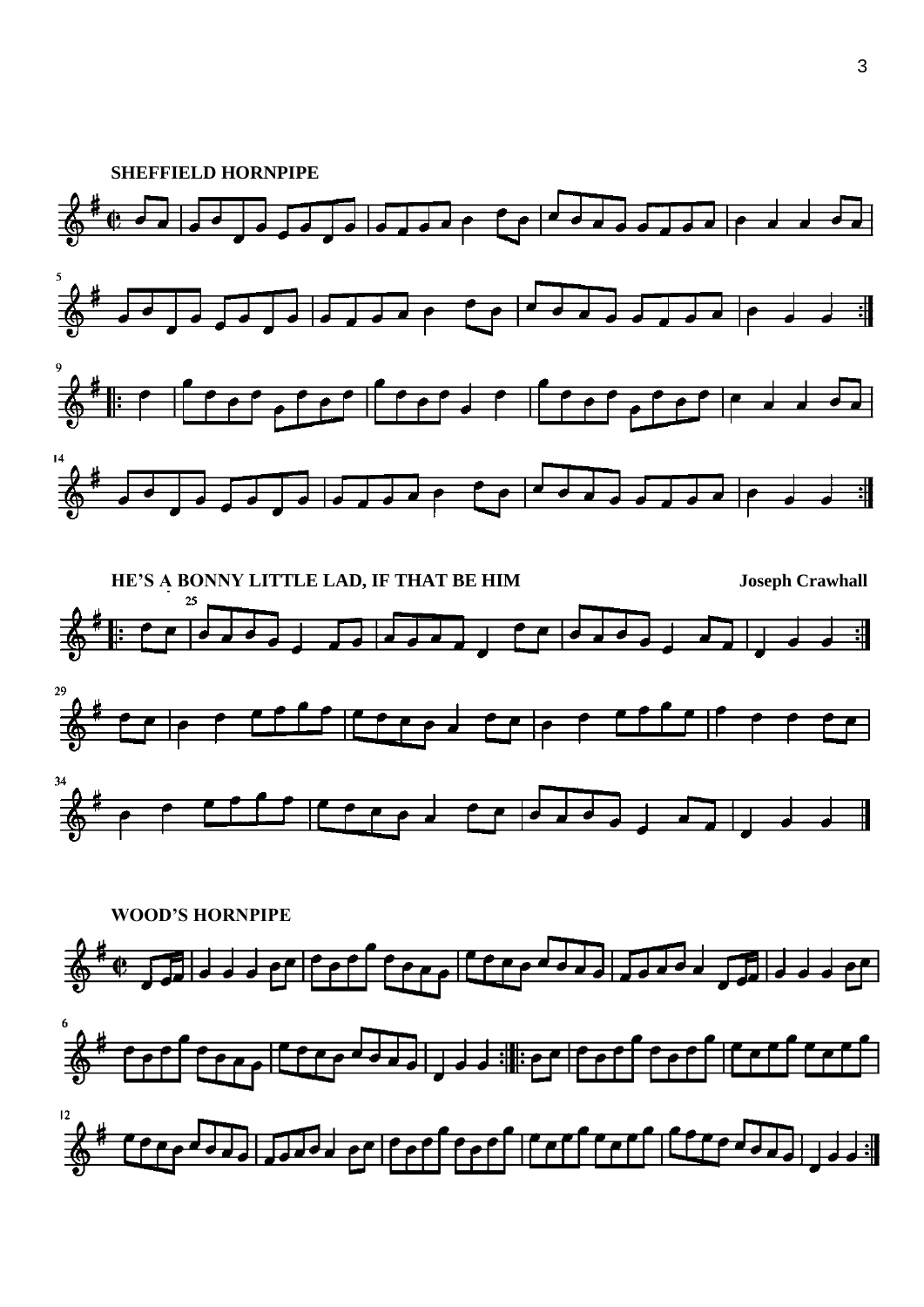# **Advanced – All of the above, plus...**

**CHEVY CHASE**

**As played by Mr. Thos. Green, the Duke of Northumberland's piper**

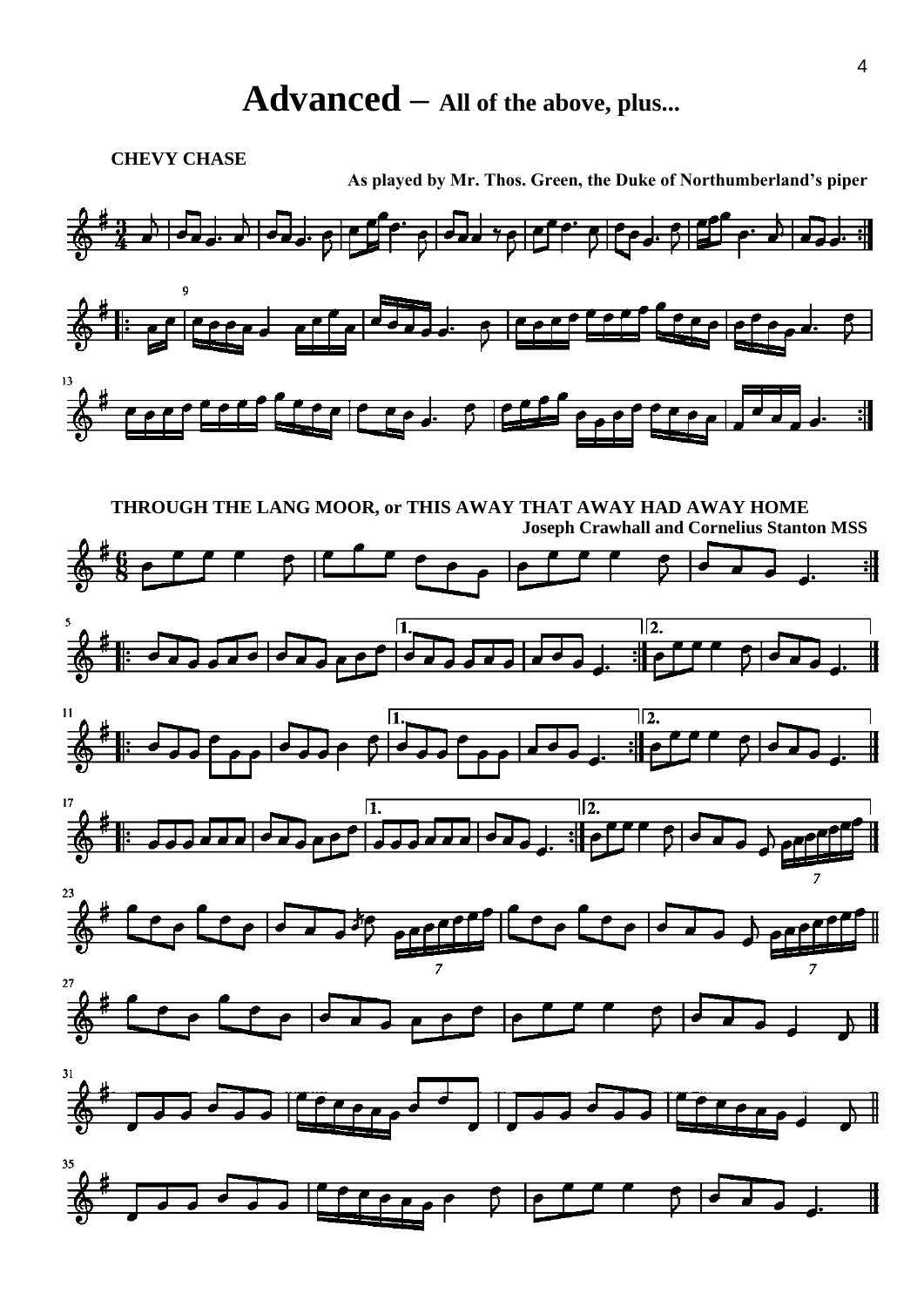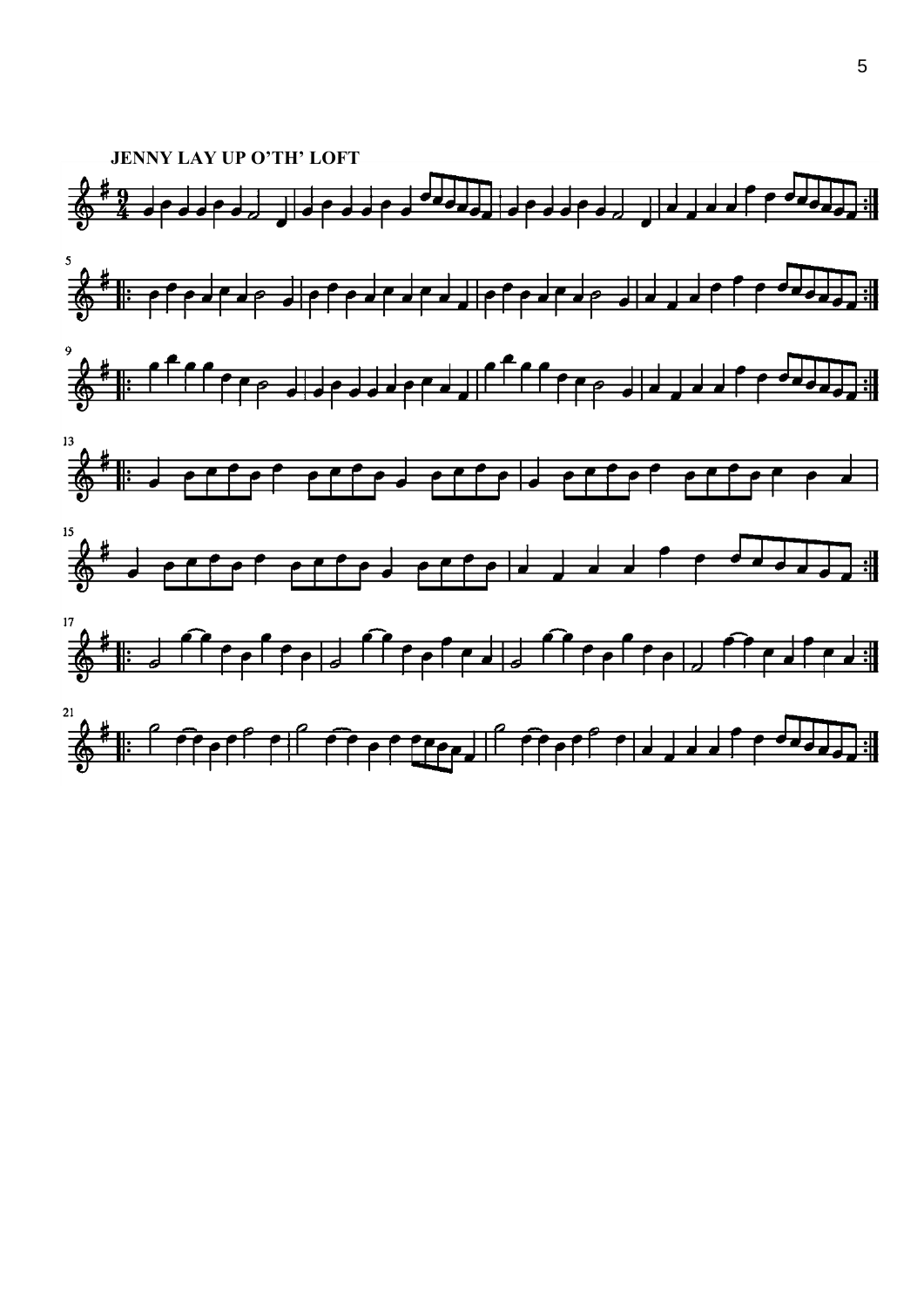**PADDY O'RAFFERTY**